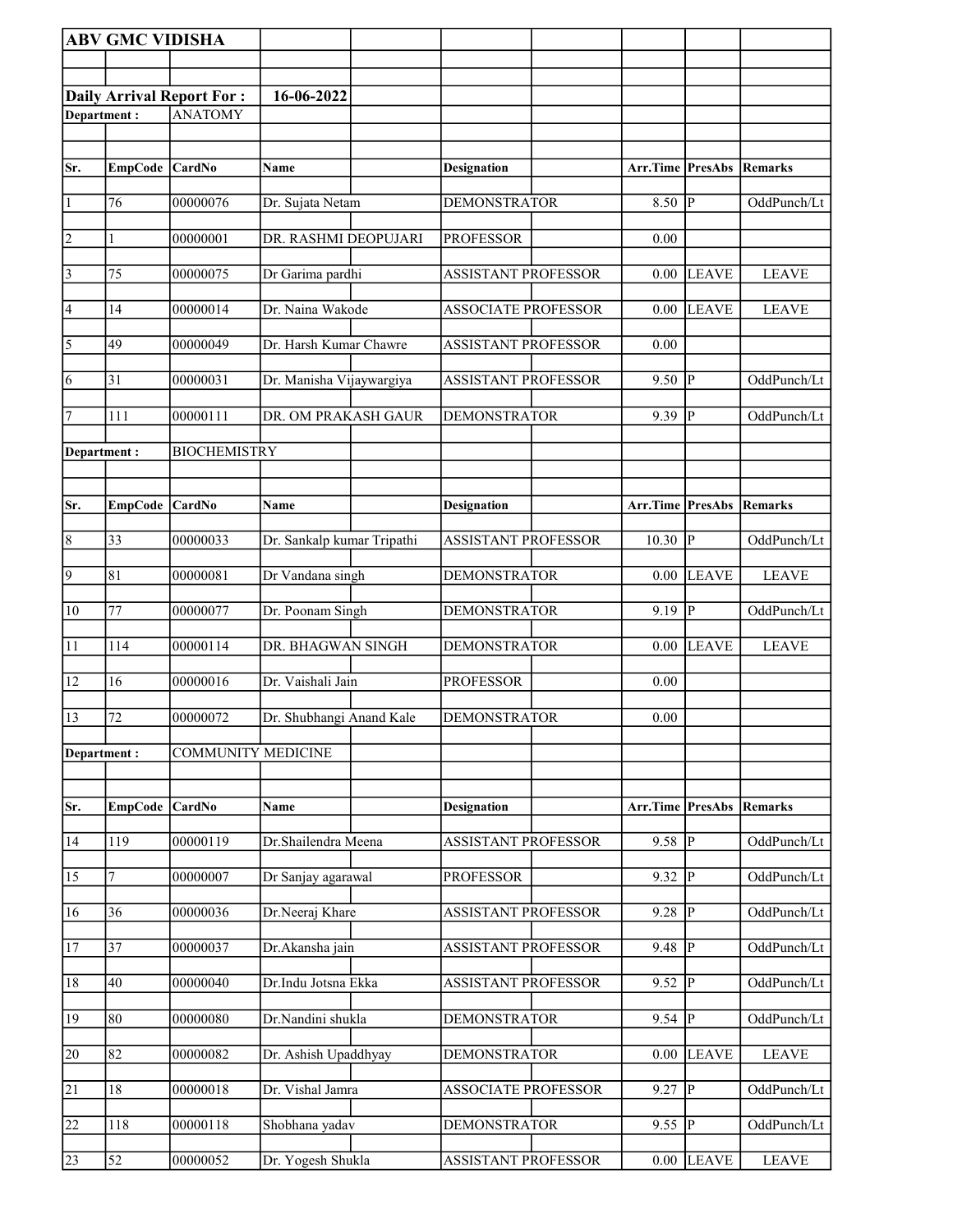| $\overline{24}$ | 113             | 00000113                 | DR. ANIRUDH                 | <b>DEMONSTRATOR</b>        | 9.47                      | lР                      | OddPunch/Lt    |
|-----------------|-----------------|--------------------------|-----------------------------|----------------------------|---------------------------|-------------------------|----------------|
| 25              | 24              | 00000024                 | Dr. Richa Nigam             | <b>ASSOCIATE PROFESSOR</b> | 9.46                      | P                       | OddPunch/Lt    |
|                 | Department:     | <b>DEAN</b>              |                             |                            |                           |                         |                |
|                 |                 |                          |                             |                            |                           |                         |                |
| Sr.             | <b>EmpCode</b>  | CardNo                   | Name                        | <b>Designation</b>         | Arr.Time PresAbs          |                         | Remarks        |
| 26              | 97              | 00000097                 | DR. Sunil Nandeshwar        | <b>DEAN</b>                | 0.00                      | OD                      | <b>OD</b>      |
|                 | Department :    | <b>FORANSIC MEDICINE</b> |                             |                            |                           |                         |                |
|                 |                 |                          |                             |                            |                           |                         |                |
| Sr.             | <b>EmpCode</b>  | CardNo                   | Name                        | <b>Designation</b>         | <b>Arr.Time   PresAbs</b> |                         | Remarks        |
| 27              | 85              | 00000085                 | Dr. Sharad Dohare           | <b>DEMONSTRATOR</b>        | 0.00                      | <b>LEAVE</b>            | <b>LEAVE</b>   |
| 28              | 112             | 00000112                 | DR. POOJA TIWARI            | <b>DEMONSTRATOR</b>        | 9.58                      | lР                      | OddPunch/Lt    |
| 29              | 35              | 00000035                 | Dr. Narendra singh patel    | <b>ASSOCIATE PROFESSOR</b> | 9.53                      | P                       | OddPunch/Lt    |
| 30              | 54              | 00000054                 | Dr.Manish Nigam             | <b>PROFESSOR</b>           | 9.46                      | $\overline{P}$          | OddPunch/Lt    |
| 31              | 126             | 00000126                 | Dr. Vivek kumar Chouksey    | <b>ASSISTANT PROFESSOR</b> | 10.15                     | P                       | OddPunch/Lt    |
| Department :    |                 | MICROBIOLOGY             |                             |                            |                           |                         |                |
|                 |                 |                          |                             |                            |                           |                         |                |
| Sr.             | <b>EmpCode</b>  | CardNo                   | Name                        | <b>Designation</b>         | Arr.Time PresAbs          |                         | Remarks        |
| 32              | 4               | 00000004                 | Dr Avinash laghave          | <b>PROFESSOR</b>           | $8.54$ P                  |                         | OddPunch/Lt    |
| $\overline{33}$ | 125             | 00000125                 | DR.Himanshi Bansal          | <b>ASSISTANT PROFESSOR</b> | $9.37$ P                  |                         | OddPunch/Lt    |
| 34              | 88              | 00000088                 | Dr. Sanjay Singh            | <b>ASSISTANT PROFESSOR</b> | 9.08                      | $ {\bf p} $             | OddPunch/Lt    |
| $\overline{35}$ | 106             | 00000106                 | Dr.Aarti Jain               | <b>ASSOCIATE PROFESSOR</b> | 9.51                      | $\overline{P}$          | OddPunch/Lt    |
| $\overline{36}$ | $\overline{79}$ | 00000079                 | Dr.Prashant kumar bhakoriya | <b>DEMONSTRATOR</b>        | 9.53                      | $\overline{P}$          | OddPunch/Lt    |
| $\overline{37}$ | 110             | 00000110                 | DR, RAGINI DANGI            | <b>DEMONSTRATOR</b>        | $9.59$ P                  |                         | OddPunch/Lt    |
|                 | Department:     | PATHOLOGY                |                             |                            |                           |                         |                |
|                 |                 |                          |                             |                            |                           |                         |                |
| Sr.             | <b>EmpCode</b>  | CardNo                   | Name                        | <b>Designation</b>         | Arr.Time PresAbs          |                         | <b>Remarks</b> |
| 38              | 6               | 00000006                 | Dr Gopal krishna sawke      | <b>PROFESSOR</b>           | $9.46$ P                  |                         | OddPunch/Lt    |
| 39              | 128             | 00000128                 | DR.PREETI MANDLOI           | <b>ASSISTANT PROFESSOR</b> | 9.51                      | P                       | OddPunch/Lt    |
| 40              | $17$            | 00000017                 | Dr. Tina Rai                | <b>ASSOCIATE PROFESSOR</b> | $0.00\,$                  |                         |                |
| 41              | 134             | 00000134                 | Dr.Pragati Awashti          | <b>DEMONSTRATOR</b>        | 0.00                      |                         |                |
| 42              | 78              | 00000078                 | Dr. Rajnikant ahirwar       | <b>DEMONSTRATOR</b>        | 8.57                      | ₽                       | OddPunch/Lt    |
| 43              | 51              | 00000051                 | Dr. Lal Pranay singh        | ASSISTANT PROFESSOR        | 9.47                      | $\overline{\mathbb{P}}$ | OddPunch/Lt    |
| 44              | 84              | 00000084                 | Dr. Sunil Nagar             | <b>DEMONSTRATOR</b>        | 0.00                      | <b>LEAVE</b>            | <b>LEAVE</b>   |
| 45              | 48              | 00000048                 | Dr.Pratibha Meena           | <b>ASSISTANT PROFESSOR</b> | $9.58$ P                  |                         | OddPunch/Lt    |
|                 |                 |                          |                             |                            |                           |                         |                |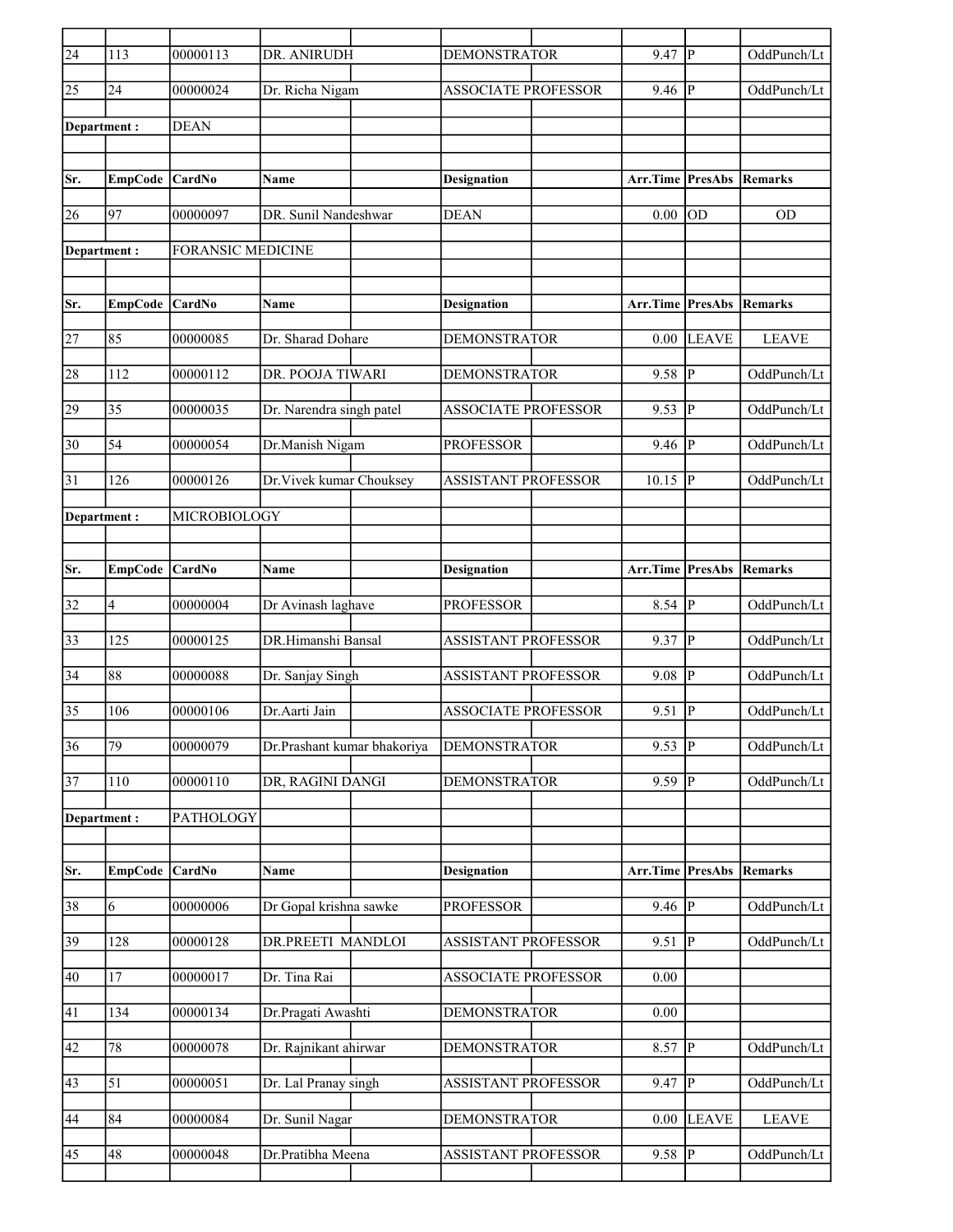| 46              | 83              | 00000083      | Dr.Fuzail Ahmad         | <b>DEMONSTRATOR</b>        | 0.00                    |              |                |
|-----------------|-----------------|---------------|-------------------------|----------------------------|-------------------------|--------------|----------------|
|                 | Department:     | PHARAMCOLOGY  |                         |                            |                         |              |                |
|                 |                 |               |                         |                            |                         |              |                |
|                 |                 |               |                         |                            |                         |              |                |
| Sr.             | <b>EmpCode</b>  | <b>CardNo</b> | <b>Name</b>             | <b>Designation</b>         | <b>Arr.Time PresAbs</b> |              | Remarks        |
|                 |                 |               |                         |                            |                         |              |                |
| 47              | 73              | 00000073      | Dr. Sudhir Kumar Jain   | <b>ASSISTANT PROFESSOR</b> | 0.00                    | <b>LEAVE</b> | <b>LEAVE</b>   |
| 48              | 133             | 00000133      | Dr.Monika Sahu          | <b>DEMONSTRATOR</b>        | 9.39                    | P            | OddPunch/Lt    |
|                 |                 |               |                         |                            |                         |              |                |
| 49              | $\overline{22}$ | 00000022      | Dr Akhilesh kumar       | <b>PROFESSOR</b>           | 0.00                    | <b>LEAVE</b> | <b>LEAVE</b>   |
| 50              | 74              | 00000074      | Dr. Raina Jain          | <b>ASSISTANT PROFESSOR</b> | 9.51                    | P            | OddPunch/Lt    |
|                 |                 |               |                         |                            |                         |              |                |
|                 | Department:     | PHYSIOLOGY    |                         |                            |                         |              |                |
|                 |                 |               |                         |                            |                         |              |                |
|                 |                 |               |                         |                            |                         |              |                |
| Sr.             | <b>EmpCode</b>  | CardNo        | <b>Name</b>             | <b>Designation</b>         | Arr.Time                | PresAbs      | <b>Remarks</b> |
| $\overline{51}$ | 108             | 00000108      | Dr.Geeta Shammani       | <b>ASSISTANT PROFESSOR</b> | 9.47                    | p            | OddPunch/Lt    |
|                 |                 |               |                         |                            |                         |              |                |
| 52              | 115             | 00000115      | Dr. SOBHARAN MEENA      | <b>DEMONSTRATOR</b>        | 9.40                    | p            | OddPunch/Lt    |
| $\overline{53}$ | 70              | 00000070      | Dr. Pankaj Kumar Sharma | <b>DEMONSTRATOR</b>        | 0.00                    | <b>LEAVE</b> | <b>LEAVE</b>   |
|                 |                 |               |                         |                            |                         |              |                |
| $\overline{54}$ | $\,$ 8 $\,$     | 00000008      | Dr Suman rai            | <b>PROFESSOR</b>           | 9.39                    | P            | OddPunch/Lt    |
|                 |                 |               |                         |                            |                         |              |                |
| 55              | 15              | 00000015      | Dr. Mona Kharbanda      | <b>ASSOCIATE PROFESSOR</b> | $9.54$ P                |              | OddPunch/Lt    |
| 56              | 32              | 00000032      | Dr.Brajesh sharma       | <b>ASSISTANT PROFESSOR</b> | 9.54 $ P $              |              | OddPunch/Lt    |
|                 |                 |               |                         |                            |                         |              |                |
| 57              | 71              | 00000071      | Dr. Parul Sharma        | <b>DEMONSTRATOR</b>        |                         | $0.00$ LEAVE | <b>LEAVE</b>   |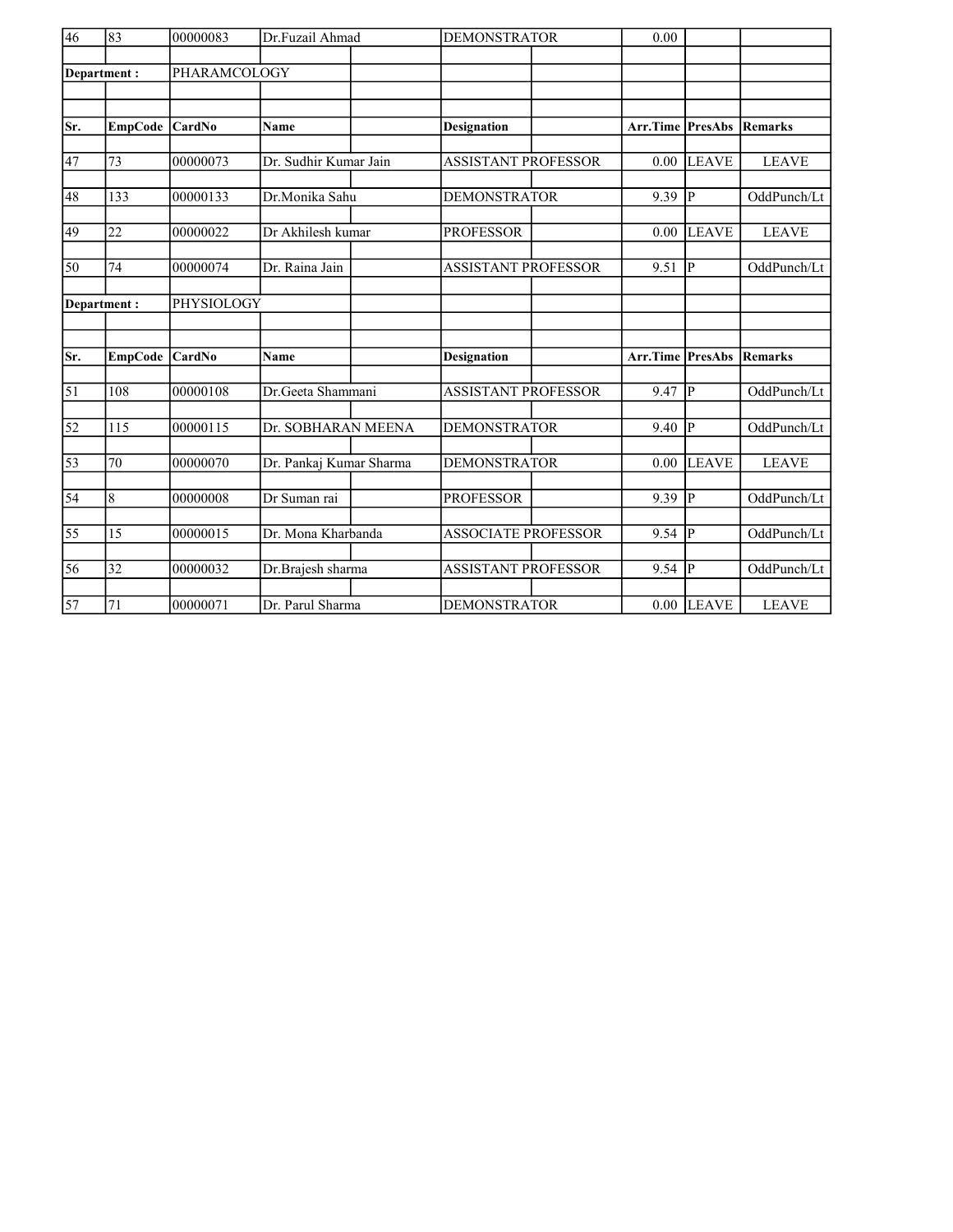|                | <b>ABV GMC VIDISHA</b> |                                  |                                           |                            |                         |                |                |
|----------------|------------------------|----------------------------------|-------------------------------------------|----------------------------|-------------------------|----------------|----------------|
|                |                        |                                  |                                           |                            |                         |                |                |
|                |                        | <b>Daily Arrival Report For:</b> | 16-06-2022                                |                            |                         |                |                |
|                | Department:            | <b>ANESTHESIA</b>                |                                           |                            |                         |                |                |
|                |                        |                                  |                                           |                            |                         |                |                |
| Sr.            | EmpCode CardNo         |                                  | Name                                      | <b>Designation</b>         | <b>Arr.Time PresAbs</b> |                | Remarks        |
|                |                        |                                  |                                           |                            |                         |                |                |
| $\vert$ 1      | 127                    | 00000127                         | DR.JYOTI RAGHUWANSHI ASSISTANT PROFESSOR  |                            | 9.33                    | lР             | OddPunch/Lt    |
| $\overline{2}$ | 57                     | 00000057                         | Dr. Vinyak Gour                           | <b>ASSOCIATE PROFESSOR</b> | 9.44                    | lP.            | OddPunch/Lt    |
| $\overline{3}$ | 58                     | 00000058                         | Dr.Sevras Hingwe                          | <b>ASSISTANT PROFESSOR</b> | 9.14 $ P $              |                | OddPunch/Lt    |
| 4              | 59                     | 00000059                         | Dr.Chandrakant                            | <b>ASSISTANT PROFESSOR</b> | $9.14$ $\overline{P}$   |                | Lt/Erl         |
|                | Department :           | <b>DEAN OFFICE</b>               |                                           |                            |                         |                |                |
|                |                        |                                  |                                           |                            |                         |                |                |
| Sr.            | <b>EmpCode</b>         | CardNo                           | Name                                      | Designation                | Arr.Time PresAbs        |                | Remarks        |
| $\sqrt{5}$     | 104                    | 00000104                         | Mukesh Kumar                              | <b>ADMIN</b>               | $9.27$ P                |                | OddPunch/Lt    |
| 12             | 101                    | 00000101                         | <b>Bhim Singh Parmar</b>                  | <b>ADMIN</b>               | 8.52                    | p              | OddPunch/Lt    |
|                |                        |                                  |                                           |                            |                         |                |                |
| 13             | 102                    | 00000102                         | Amit Singh Parihar                        | <b>ADMIN</b>               | 0.00                    |                |                |
| 14             | 103                    | 00000103                         | Namrata Jogdand                           | <b>ADMIN</b>               | 9.41                    | P              | OddPunch/Lt    |
|                | Department :           | <b>DENTISTRY</b>                 |                                           |                            |                         |                |                |
|                |                        |                                  |                                           |                            |                         |                |                |
|                |                        |                                  |                                           |                            |                         |                |                |
| Sr.            | <b>EmpCode</b>         | CardNo                           | Name                                      | <b>Designation</b>         | <b>Arr.Time PresAbs</b> |                | <b>Remarks</b> |
| 15             | 131                    | 00000131                         | DR. HEERALAL CHOKOTIY ASSISTANT PROFESSOR |                            | 9.33                    | p              | OddPunch/Lt    |
| 16             | 64                     | 00000064                         | Dr.Rishi Thukral                          | <b>ASSOCIATE PROFESSOR</b> | 0.00                    | <b>LEAVE</b>   | <b>LEAVE</b>   |
| 17             | 116                    | 00000116                         | Dr.Bharat jayant sumbh                    | <b>PROFESSOR</b>           | $9.48$ P                |                | OddPunch/Lt    |
|                | Department:            | <b>DERMATOLOGY</b>               |                                           |                            |                         |                |                |
|                |                        |                                  |                                           |                            |                         |                |                |
| Sr.            | <b>EmpCode</b>         | CardNo                           | Name                                      | <b>Designation</b>         | Arr.Time PresAbs        |                | <b>Remarks</b> |
| 18             | $\overline{1}00$       | 00000100                         | Dr.sourabh jain                           | ASSOCIATE PROFESSOR        | 9.32                    | $\overline{P}$ | Lt/Erl         |
|                |                        |                                  |                                           |                            |                         |                |                |
|                | Department:            | E.N.T.                           |                                           |                            |                         |                |                |
|                |                        |                                  |                                           |                            |                         |                |                |
| Sr.            | <b>EmpCode</b>         | CardNo                           | Name                                      | <b>Designation</b>         | Arr.Time PresAbs        |                | Remarks        |
| 19             | 56                     | 00000056                         | Dr. Aditya Gargav                         | ASSOCIATE PROFESSOR        | $9.05 \vert P$          |                | OddPunch/Lt    |
| 20             | $\overline{27}$        | 00000027                         | Dr. Shiv Kumar Raghuwanshi                | <b>PROFESSOR</b>           | $8.10$ P                |                | Erl            |
|                | Department:            | <b>MEDICINE</b>                  |                                           |                            |                         |                |                |
|                |                        |                                  |                                           |                            |                         |                |                |
| Sr.            | <b>EmpCode</b>         | CardNo                           | Name                                      | <b>Designation</b>         | Arr.Time PresAbs        |                | <b>Remarks</b> |
| 21             | 12                     | 00000012                         | Dr Preshant shrivastava                   | <b>PROFESSOR</b>           | $9.31$ P                |                | OddPunch/Lt    |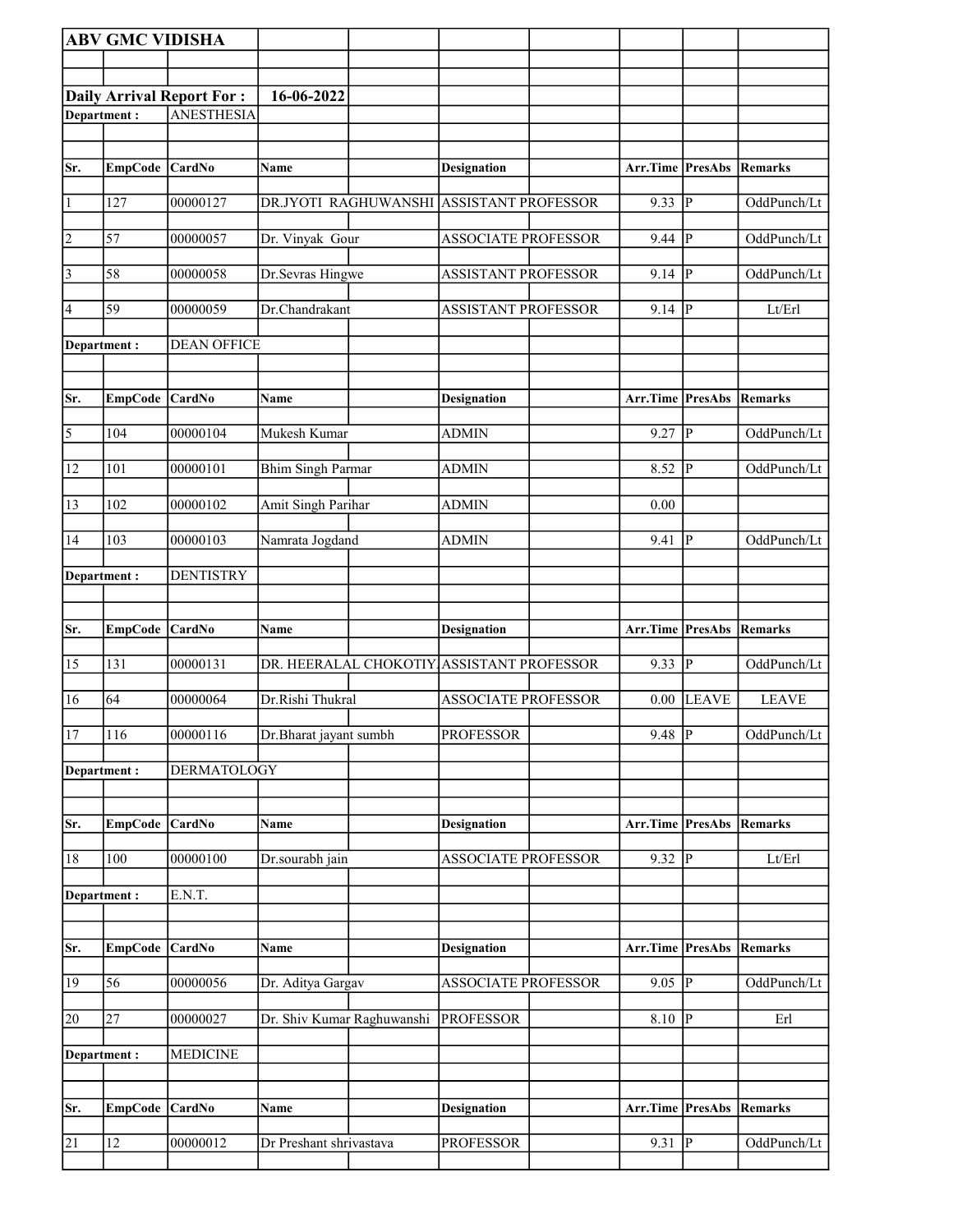| 22              | $\overline{30}$ | 00000030                 | Dr. Sandeep Aharwar                     | <b>ASSOCIATE PROFESSOR</b> | $8.27$ P                |                | OddPunch       |
|-----------------|-----------------|--------------------------|-----------------------------------------|----------------------------|-------------------------|----------------|----------------|
| $\overline{23}$ | 129             | 00000129                 | Dr. Mahendra pratap Singh               | <b>ASSISTANT PROFESSOR</b> | 9.44                    | lР             | Lt/Erl         |
| 24              | $\overline{23}$ | 00000023                 | Dr. Arvind Chouhan                      | ASSOCIATE PROFESSOR        | 0.00                    |                |                |
| $\overline{25}$ | $\overline{50}$ | 00000050                 | Dr.vinod Dangi                          | <b>ASSISTANT PROFESSOR</b> |                         | $0.00$ LEAVE   | <b>LEAVE</b>   |
|                 | Department:     | <b>OBST. &amp; GYNEE</b> |                                         |                            |                         |                |                |
|                 |                 |                          |                                         |                            |                         |                |                |
| Sr.             | <b>EmpCode</b>  | CardNo                   | Name                                    | <b>Designation</b>         | <b>Arr.Time PresAbs</b> |                | <b>Remarks</b> |
| 26              | 96              | 00000096                 | DR. Sudha Chourasia                     | <b>PROFESSOR</b>           | 10.40                   | ₽              | OddPunch/Lt    |
| $\overline{27}$ | 42              | 00000042                 | Dr. Mridula singh                       | <b>ASSISTANT PROFESSOR</b> | 0.00                    | <b>LEAVE</b>   | <b>LEAVE</b>   |
| 28              | 41              | 00000041                 | Dr.Aarti sharma                         | <b>ASSOCIATE PROFESSOR</b> | 0.00                    |                |                |
|                 | Department:     | OPHTHALMOLOGY            |                                         |                            |                         |                |                |
|                 |                 |                          |                                         |                            |                         |                |                |
| Sr.             | <b>EmpCode</b>  | CardNo                   | Name                                    | <b>Designation</b>         | Arr.Time PresAbs        |                | Remarks        |
| 29              | 121             | 00000121                 | Dr.Nikhila Yadav                        | <b>ASSISTANT PROFESSOR</b> | 9.26                    | lР             | OddPunch/Lt    |
| $\overline{30}$ | 120             | 00000120                 | Dr.Shivcharan Lal Chadravansh PROFESSOR |                            | 9.44                    | P              | OddPunch/Lt    |
| 31              | 46              | 00000046                 | Dr. Sapna Raghuwanshi                   | <b>ASSOCIATE PROFESSOR</b> | 0.00                    | <b>LEAVE</b>   | <b>LEAVE</b>   |
|                 | Department:     | <b>ORTHOPEDICS</b>       |                                         |                            |                         |                |                |
|                 |                 |                          |                                         |                            |                         |                |                |
|                 |                 |                          |                                         |                            |                         |                |                |
| Sr.             | <b>EmpCode</b>  | <b>CardNo</b>            | Name                                    | <b>Designation</b>         | <b>Arr.Time PresAbs</b> |                | <b>Remarks</b> |
| $\overline{32}$ | 123             | 00000123                 | Dr. Vipin kumar Mishraa                 | ASSISTANT PROFESSOR        | 9.03   P                |                | Lt/Erl         |
| $\overline{33}$ | 124             | 00000124                 | Dr.Sunil Kirar                          | <b>ASSISTANT PROFESSOR</b> | $9.18 \overline{P}$     |                | OddPunch/Lt    |
| $\overline{34}$ | $\overline{55}$ | 00000055                 | Dr. Sanjay Upadhya                      | <b>ASSOCIATE PROFESSOR</b> | $8.53$ P                |                | OddPunch/Lt    |
| $\overline{35}$ | 20              | 00000020                 | Dr. Sanat Singh                         | <b>ASSOCIATE PROFESSOR</b> | 9.03                    | lP.            | Lt/Erl         |
| 36              | 10              | 00000010                 | Dr Atul varshney                        | <b>PROFESSOR</b>           | 0.00                    |                |                |
|                 | Department:     | <b>PEADITRICS</b>        |                                         |                            |                         |                |                |
|                 |                 |                          |                                         |                            |                         |                |                |
| Sr.             | <b>EmpCode</b>  | CardNo                   | Name                                    | <b>Designation</b>         | Arr.Time                | <b>PresAbs</b> | Remarks        |
| $\overline{37}$ | 61              | 00000061                 | Dr.Deepak K. Uikey                      | ASSOCIATE PROFESSOR        | 9.21                    | $ {\bf P} $    | OddPunch/Lt    |
| 38              | 19              | 00000019                 | Dr. D Sharad Gedam                      | <b>ASSOCIATE PROFESSOR</b> | 0.00                    |                |                |
| 39              | $\overline{9}$  | 00000009                 | Dr Neeti agarawal                       | <b>PROFESSOR</b>           | $9.19$ $\overline{P}$   |                | OddPunch/Lt    |
| 40              | 44              | 00000044                 | Dr. Priya Gogia                         | <b>ASSISTANT PROFESSOR</b> | 0.00                    |                |                |
| 41              | 60              | 00000060                 | Dr.Shiv R.k. Dubey                      | ASSISTANT PROFESSOR        | 0.00                    |                |                |
|                 | Department :    | <b>PSYCHIATRY</b>        |                                         |                            |                         |                |                |
|                 |                 |                          |                                         |                            |                         |                |                |
| Sr.             | EmpCode         | CardNo                   | Name                                    | <b>Designation</b>         | <b>Arr.Time PresAbs</b> |                | <b>Remarks</b> |